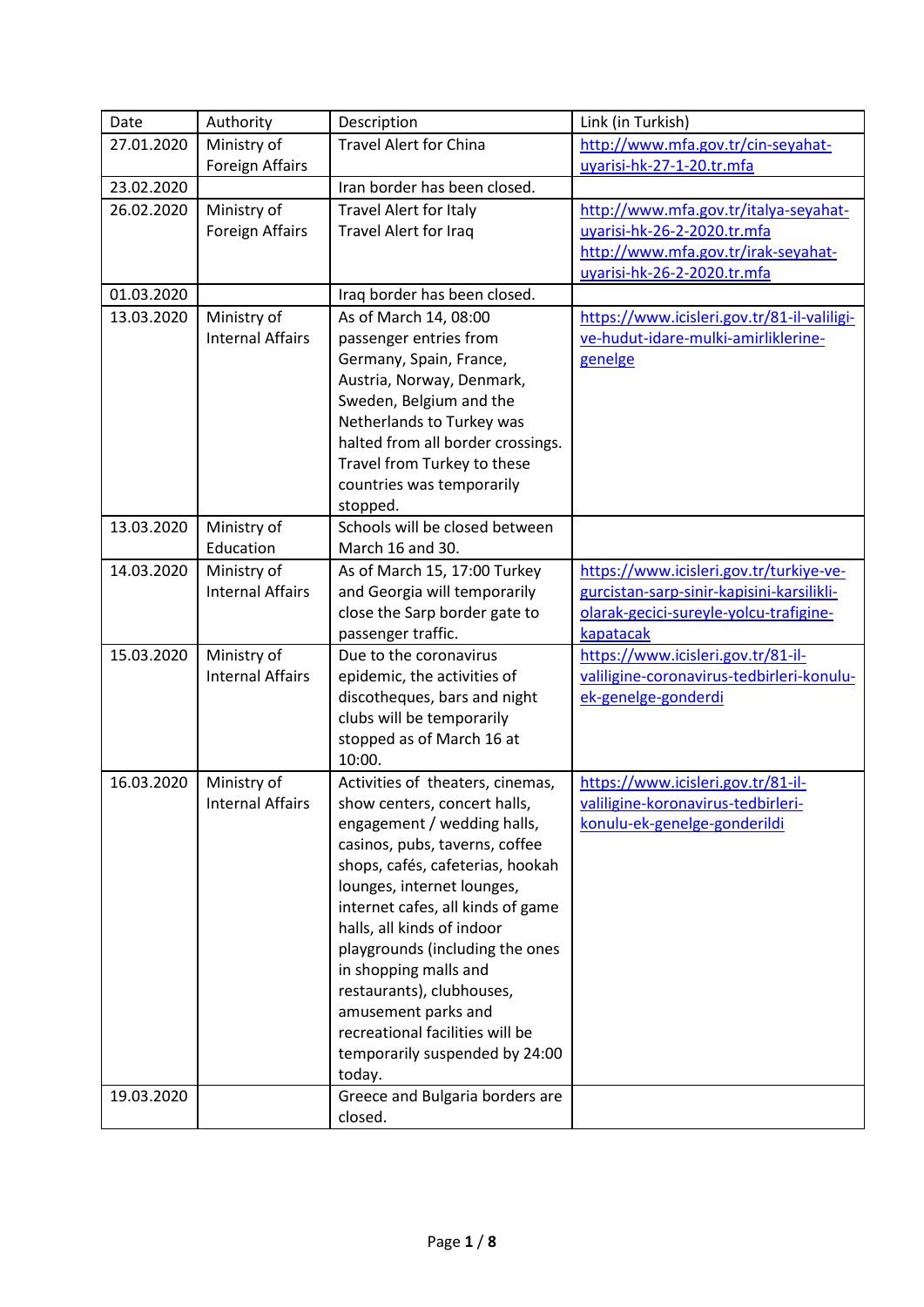| Date       | Authority                                                         | Description                                                                                                                                                                                                                                                                                                                                                                                                                                                | Link (in Turkish)                                                                                                            |
|------------|-------------------------------------------------------------------|------------------------------------------------------------------------------------------------------------------------------------------------------------------------------------------------------------------------------------------------------------------------------------------------------------------------------------------------------------------------------------------------------------------------------------------------------------|------------------------------------------------------------------------------------------------------------------------------|
| 20.03.2020 | General<br>Directorate of<br>Occupational<br>Health and<br>Safety | "Necessary Measures to be<br>Taken for Effective Fight Against<br>the New Coronary Virus (COVID-<br>19) Outbreak" were published.                                                                                                                                                                                                                                                                                                                          | https://www.ailevecalisma.gov.tr/isgg<br>m/haberler/koronavirus/                                                             |
| 21.03.2020 | Ministry of<br>Transportation<br>and<br>Infrastructure            | As of 17.00, flights to 46<br>countries will be stopped as<br>part of the new type of<br>coronavirus (COVID-19)<br>measures. Thus, the number of<br>countries that Turkey stop<br>flights will increase to 68. (List is<br>given in the link)                                                                                                                                                                                                              | https://www.uab.gov.tr/basin-<br>aciklamalari/ucus-yasagi-olan-ulke-<br>sayisi-68-e-yukseldi                                 |
| 21.03.2020 | Ministry of<br><b>Internal Affairs</b>                            | The activities of the barbers,<br>hairdressers and beauty centers<br>will be temporarily stopped as<br>of March 21, Saturday (18:00).                                                                                                                                                                                                                                                                                                                      | https://www.icisleri.gov.tr/bakanligimi<br>z-81-il-valiligine-koronavirus-tedbirleri-<br>konulu-ek-bir-genelge-daha-gonderdi |
| 21.03.2020 | Ministry of<br><b>Internal Affairs</b>                            | After 24:00 on 21.03.2020, it is<br>forbidden for our citizens aged<br>65 and over and those with<br>chronic illnesses (low immune<br>system and chronic lung<br>disease, asthma, COPD,<br>cardiovascular disease, kidney,<br>hypertension and liver disease<br>and citizens using drugs that<br>disrupt the immune system) to<br>go out of their residence, to<br>walk around the open<br>areas/parks and to travel by<br>public transportation vehicles. | https://www.icisleri.gov.tr/65-yas-ve-<br>ustu-ile-kronik-rahatsizligi-olanlara-<br>sokaga-cikma-yasagi-genelgesi            |
| 21.03.2020 | Ministry of<br><b>Internal Affairs</b>                            | As of midnight, today, all<br>restaurants, as well as pastry<br>shops and patisseries and<br>similar workplaces will only<br>serve in the form of takeaway<br>or delivery, without allowing<br>customers to be served at the<br>tables.                                                                                                                                                                                                                    | https://www.icisleri.gov.tr/koronavirus<br>-salgini-ile-mucadele-kapsaminda-<br>lokantalarla-ilgili-ek-genelge               |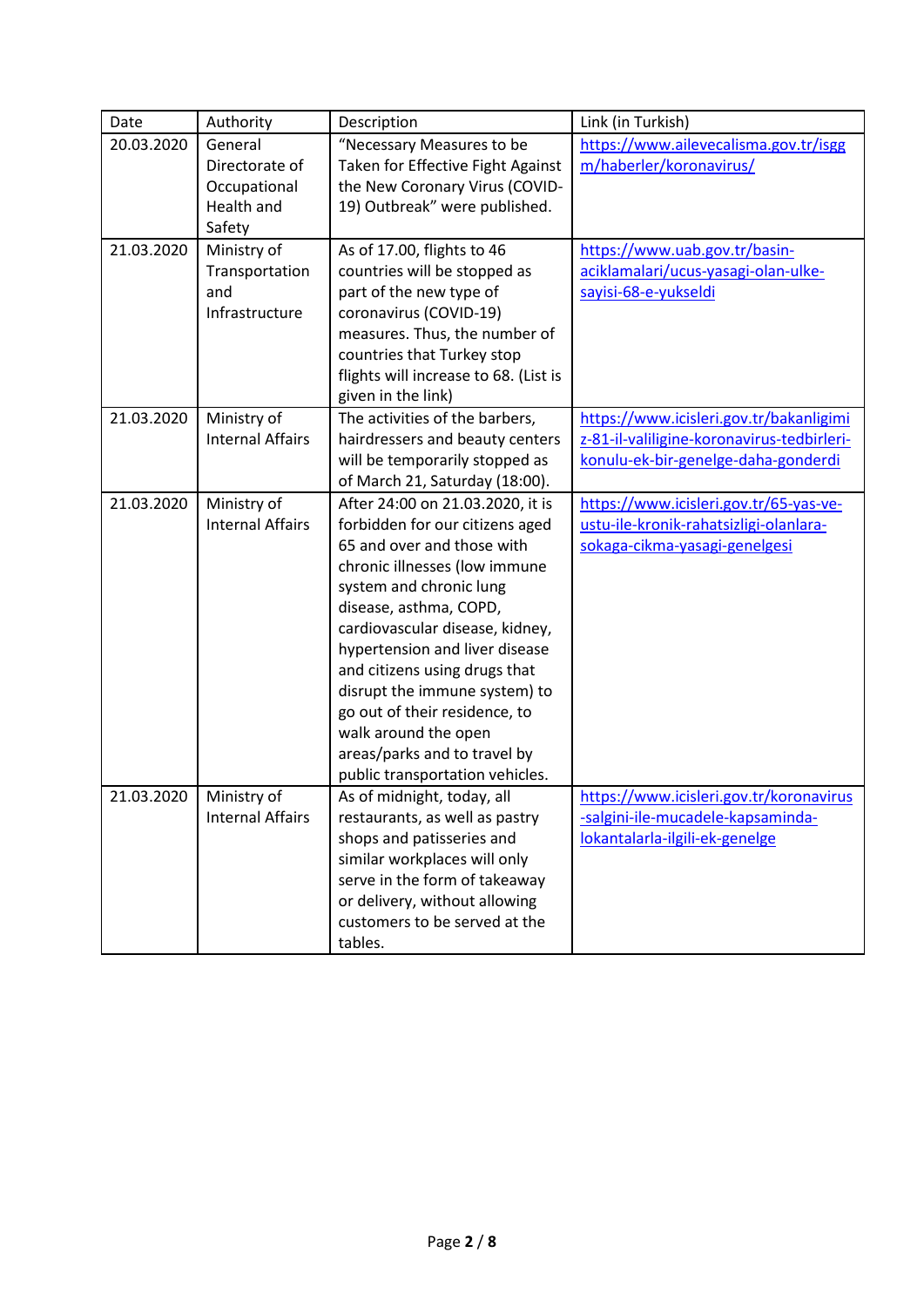| Date       | Authority                                                         | Description                                                                                                                                                                                                                                                                                                                                                                                                                                                 | Link (in Turkish)                                                                                                                                                                       |
|------------|-------------------------------------------------------------------|-------------------------------------------------------------------------------------------------------------------------------------------------------------------------------------------------------------------------------------------------------------------------------------------------------------------------------------------------------------------------------------------------------------------------------------------------------------|-----------------------------------------------------------------------------------------------------------------------------------------------------------------------------------------|
| 24.03.2020 | Ministry of<br><b>Internal Affairs</b>                            | All supermarkets will serve<br>between 09:00 and 21:00 in the<br>provinces / districts. The<br>maximum number of customers<br>in the supermarket will be one<br>tenth of the total area<br>(excluding warehouses,<br>administrative offices, etc.) that<br>serve the customer directly. For<br>example, if the area of the<br>supermarket offered to the<br>customers is 100 square meters,<br>there will be a maximum of 10<br>customers at the same time. | https://www.icisleri.gov.tr/koronavirus<br>-salgini-ile-mucadele-kapsaminda-<br>marketlerle-ilgili-ek-genelge                                                                           |
| 25.03.2020 | Ministry of<br>Education                                          | Schools will be closed until April<br>$30th$ .                                                                                                                                                                                                                                                                                                                                                                                                              |                                                                                                                                                                                         |
| 27.03.2020 | Ministry of<br><b>Internal Affairs</b>                            | The sale of non-essential<br>products (such as clothing, toys,<br>etc.) will not be allowed in<br>marketplaces where citizens'<br>basic food / cleaning materials<br>are sold.<br>At existing marketplaces, there<br>will be a distance of at least 3<br>meters between each sales<br>place (stall).                                                                                                                                                        | https://www.icisleri.gov.tr/koronavirus<br>-salgini-ile-mucadele-kapsaminda-<br>pazar-satis-yerleri-ile-ilgili-ek-genelge                                                               |
| 28.03.2020 | General<br>Directorate of<br>Occupational<br>Health and<br>Safety | Guidelines on Measures to be<br>Taken at Workplaces within the<br>Scope of Combating New Type<br>Coronavirus have been<br>published.                                                                                                                                                                                                                                                                                                                        | https://www.ailevecalisma.gov.tr/isgg<br>m/haberler/bakanligimizin-yeni-tip-<br>koronavirusle-mucadele-kapsaminda-<br>is-yerlerinde-alinacak-onlemlere-iliskin-<br>kilavuzu-yayimlandi/ |
| 28.03.2020 | Ministry of<br><b>Internal Affairs</b>                            | Circular on flights and bus<br>services (travel permit)                                                                                                                                                                                                                                                                                                                                                                                                     | https://www.icisleri.gov.tr/81-il-<br>valiligine-koronavirus-tedbirleri-<br>kapsaminda-ucakotobus-seferleri-<br>genelgesi                                                               |
| 29.03.2020 | Ministry of<br><b>Internal Affairs</b>                            | <b>Circular on Commercial Taxis</b>                                                                                                                                                                                                                                                                                                                                                                                                                         | https://www.icisleri.gov.tr/81-il-<br>valiligine-koronavirus-tedbirleri-<br>kapsaminda-ticari-taksilerle-ilgili-<br>genelge                                                             |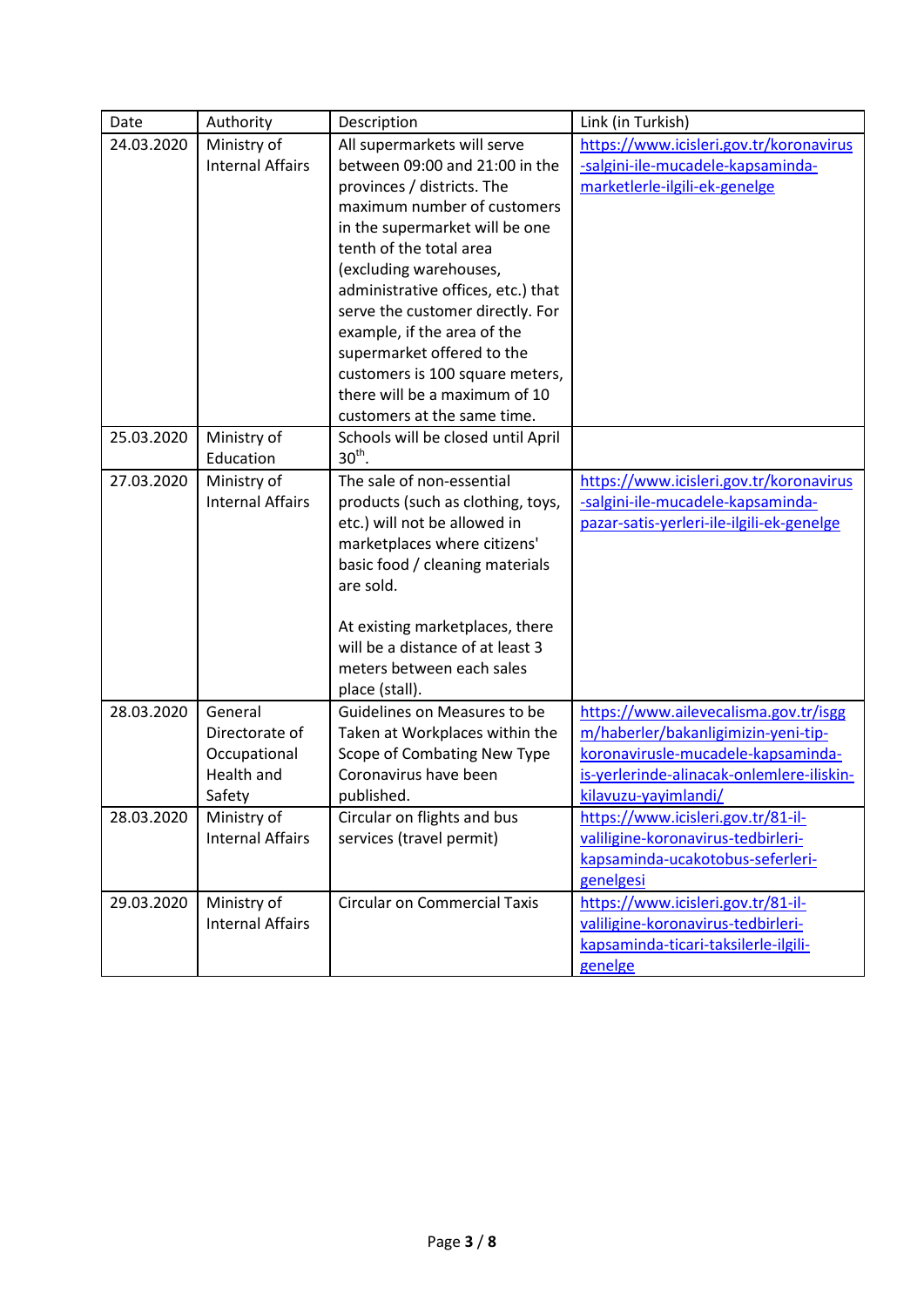| Date       | Authority                                                         | Description                                                                                                                                                                                                                                                                                                                               | Link (in Turkish)                                                                                                                                                                                                    |
|------------|-------------------------------------------------------------------|-------------------------------------------------------------------------------------------------------------------------------------------------------------------------------------------------------------------------------------------------------------------------------------------------------------------------------------------|----------------------------------------------------------------------------------------------------------------------------------------------------------------------------------------------------------------------|
| 03.04.2020 | Ministry of<br><b>Internal Affairs</b>                            | All of the entrance / exits to be<br>made from provincial borders of<br>30 provinces with metropolitan<br>status (including Istanbul) and<br>Zonguldak by land, air and sea<br>(public transport, private<br>vehicle and pedestrian, etc.) will<br>be stopped for a period of 15<br>days starting from 24:00 on<br>Friday, 03 April 2020. | https://www.icisleri.gov.tr/sehir-<br>giriscikis-tebirleri-ve-yas-sinirlamasi                                                                                                                                        |
|            |                                                                   | In provinces and districts,<br>citizens and employees will<br>enter the market places,<br>supermarkets and workplaces<br>(where they work collectively)<br>with masks.                                                                                                                                                                    |                                                                                                                                                                                                                      |
|            |                                                                   | Those who were born after<br>01.01.2000 in all provinces and<br>districts will be temporarily<br>banned from going out on the<br>streets on 03.04.2020 from<br>24:00.                                                                                                                                                                     |                                                                                                                                                                                                                      |
| 05.04.2020 | Ministry of<br><b>Internal Affairs</b>                            | Exceptions for those aged<br>between 18 and 20:<br>Those who have a regular job in<br>the private sector and those<br>who document it with a social<br>security registration document<br>will be exempted from the<br>curfew.                                                                                                             | https://www.icisleri.gov.tr/sokaga-<br>cikma-yasagi-bulunan-18---20-yas-<br>arasindaki-genclerle-ilgili-istisnalar                                                                                                   |
| 09.04.2020 | General<br>Directorate of<br>Occupational<br>Health and<br>Safety | "Documents prepared for<br><b>Considerations in Wholesale</b><br>and Retail Supermarkets, Cargo<br>and Courier Transportation and<br>Pharmacies within the Scope of<br><b>Combating New Type</b><br>Coronavirus" have been<br>published.                                                                                                  | https://www.ailevecalisma.gov.tr/isgg<br>m/haberler/toptanveperakendemarket<br>ler kargovekuryetasimaciligi eczane c<br>ovid-<br>19 kapsaminda dikkat edilmesi gerek<br>li hususlara iliskin dokuman yayimlan<br>di/ |
| 10.04.2020 | General<br>Directorate of<br>Occupational<br>Health and<br>Safety | "Documents containing Points<br>to Consider for Employees in<br>Call Centers within the Scope of<br>Combating Coronavirus" have<br>been published.                                                                                                                                                                                        | https://www.ailevecalisma.gov.tr/isgg<br>m/haberler/cagri merkezleri covid-<br>19 kapsaminda dikkat edilmesi gerek<br>li hususlara iliskin dokuman yayimlan<br>di/                                                   |
| 10.04.2020 | General<br>Directorate of<br>Occupational<br>Health and<br>Safety | Frequently Asked Questions on<br>COVID-19                                                                                                                                                                                                                                                                                                 | https://ailevecalisma.gov.tr/media/420<br>52/sikcasorulansorular-<br>10042020_co19.pdf                                                                                                                               |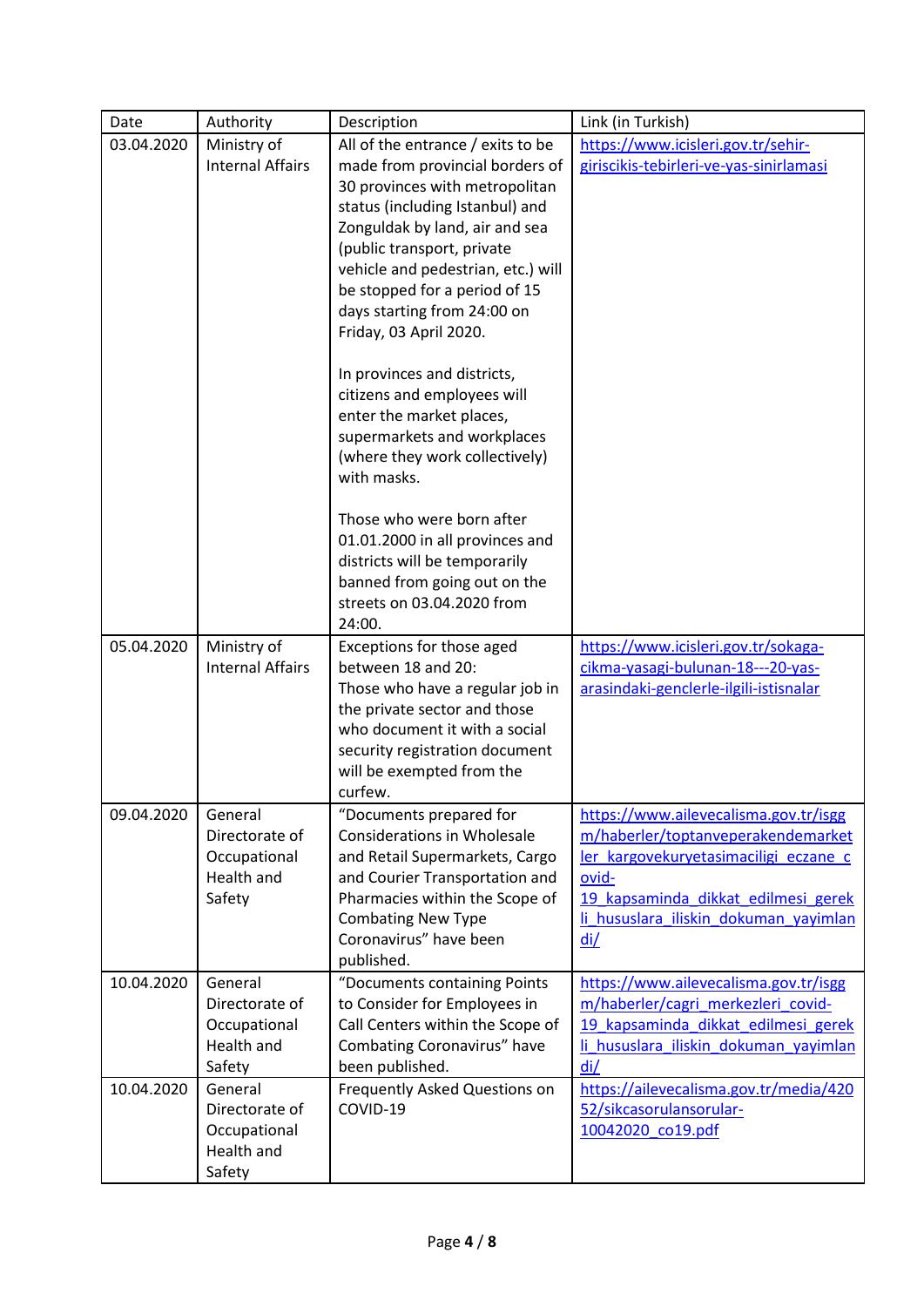| Date       | Authority                                                                | Description                                                                                                                                                                                                                     | Link (in Turkish)                                                                                      |
|------------|--------------------------------------------------------------------------|---------------------------------------------------------------------------------------------------------------------------------------------------------------------------------------------------------------------------------|--------------------------------------------------------------------------------------------------------|
| 10.04.2020 | Ministry of<br><b>Internal Affairs</b>                                   | All citizens in 30 provinces with<br>metropolitan status (including<br>Istanbul) and Zonguldak will be<br>banned to go out from 24:00 on<br>10.04.2020 to 24:00 on<br>12.04.2020.                                               | https://www.icisleri.gov.tr/2-gun-<br>sokaga-cikma-yasagi                                              |
| 13.04.2020 | General<br>Directorate of<br>Occupational<br><b>Health and</b><br>Safety | Document and control list<br>prepared for Considerations in<br>Construction Work within the<br>Scope of Combating New Type<br>Coronavirus have been<br>published.                                                               | https://ailevecalisma.gov.tr/covid19                                                                   |
| 13.04.2020 | General<br>Directorate of<br>Occupational<br>Health and<br>Safety        | New Coronavirus Measures to<br>Be Taken at Construction Sites                                                                                                                                                                   | https://ailevecalisma.gov.tr/isggm/hab<br>erler/santiyelerde-alinacak-yeni-<br>koronavirus-tedbirleri/ |
| 14.04.2020 | General<br>Directorate of<br>Occupational<br>Health and<br>Safety        | Documents and checklists on<br>the points to be considered in<br>the effective fight against new<br>type of coronavirus in<br>workplaces that produce and<br>sell bakery products and<br>banking sector have been<br>published. | https://ailevecalisma.gov.tr/covid19                                                                   |
| 15.04.2020 | General<br>Directorate of<br>Occupational<br>Health and<br>Safety        | Documents and checklists on<br>the points to be considered in<br>the effective fight against new<br>type of coronavirus in<br>workplaces operating in waste<br>collection business have been<br>published.                      | https://ailevecalisma.gov.tr/covid19                                                                   |
| 16.04.2020 | Ministry of<br><b>Internal Affairs</b>                                   | All citizens in 30 provinces with<br>metropolitan status (including<br>Istanbul) and Zonguldak will be<br>banned to go out from 24:00 on<br>17.04.2020 to 24:00 on<br>19.04.2020.                                               | https://twitter.com/TC_icisleri/status/<br>1250778874268528640                                         |
| 17.04.2020 |                                                                          | Law on Amendment of Some<br>Laws and Law to Reduce the<br><b>Effects of The New Coronavirus</b><br>(COVID-19) Outbreak on<br><b>Economic And Social Life</b>                                                                    | https://www.resmigazete.gov.tr/eskile<br>r/2020/04/20200417-2.htm                                      |
| 17.04.2020 | General<br>Directorate of<br>Occupational<br>Health and<br>Safety        | Checklist for Gas and LPG<br><b>Stations</b>                                                                                                                                                                                    | https://ailevecalisma.gov.tr/covid19                                                                   |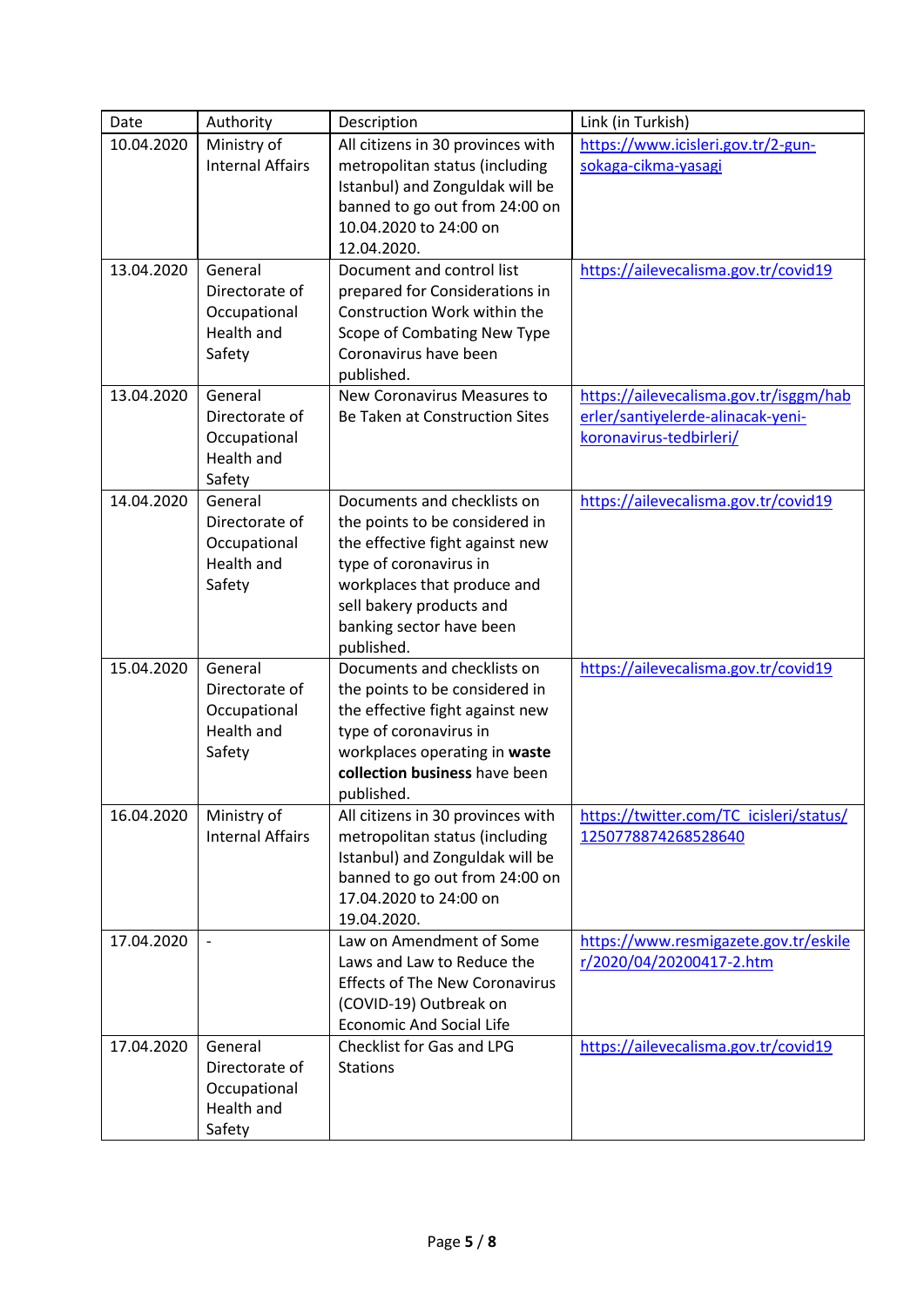| Date       | Authority                                                                | Description                                                                                             | Link (in Turkish)                                                                                                                                                                        |
|------------|--------------------------------------------------------------------------|---------------------------------------------------------------------------------------------------------|------------------------------------------------------------------------------------------------------------------------------------------------------------------------------------------|
| 18.04.2020 | General<br>Directorate of<br>Occupational<br>Health and<br>Safety        | <b>Checklist for Security Personnel</b>                                                                 | https://ailevecalisma.gov.tr/covid19                                                                                                                                                     |
| 18.04.2020 | Ministry of<br><b>Internal Affairs</b>                                   | Entry / Exit Restriction for 30<br>Metropolitan provinces and<br>Zonguldak has been extended<br>15 days | https://www.icisleri.gov.tr/30-<br>buyuksehir-ve-zonguldaka-giriscikislar-<br>daha-once-belirlenen-usul-ve-esaslara-<br>gore-15-gun-uzatildi                                             |
| 20.04.2020 | General<br>Directorate of<br>Occupational<br>Health and<br>Safety        | <b>Checklist for Dental Clinics</b>                                                                     | https://ailevecalisma.gov.tr/covid19                                                                                                                                                     |
| 21.04.2020 | General<br>Directorate of<br>Occupational<br>Health and<br>Safety        | <b>Checklist for Manual Handling</b>                                                                    | https://ailevecalisma.gov.tr/covid19                                                                                                                                                     |
| 21.04.2020 | Ministry of<br><b>Internal Affairs</b>                                   | Curfew to be applied in 30<br>metropolitan provinces and<br>Zonguldak on 23-24-25-26 April              | https://www.icisleri.gov.tr/30-<br>buyuksehir-ve-zonguldak-ilinde-23-24-<br>25-26-nisan-tarihlerinde-uygulanacak-<br>sokaga-cikma-kisitlamasi                                            |
| 22.04.2020 | General<br>Directorate of<br>Occupational<br>Health and<br>Safety        | Checklist for Agriculture Sector                                                                        | https://ailevecalisma.gov.tr/media/432<br>67/tarim calisanlari kontrol listesi 20<br>200422.pdf                                                                                          |
| 22.04.2020 | Ministry of<br><b>Internal Affairs</b>                                   | <b>Circular of Ramadan Measures</b><br>in Combating Coronavirus                                         | https://www.icisleri.gov.tr/koronavirus<br>-ile-mucadelede-ramazan-ayi-<br>tedbirleri-genelgesi                                                                                          |
| 27.04.2020 | General<br>Directorate of<br>Occupational<br><b>Health and</b><br>Safety | Info Card and Checklist for<br>Mines                                                                    | https://ailevecalisma.gov.tr/media/435<br>70/maden isleri bilgikarti 20200427.p<br>df<br>https://ailevecalisma.gov.tr/media/435<br>72/maden calisanlari kontrol listesi 2<br>0200427.pdf |
| 28.04.2020 | General<br>Directorate of<br>Occupational<br>Health and<br>Safety        | Checklist for workplaces that<br>manufacture food                                                       | https://ailevecalisma.gov.tr/covid19                                                                                                                                                     |
| 29.04.2020 | Ministry of<br>Education                                                 | Schools will be closed until May<br>$31st$ .                                                            | https://www.meb.gov.tr/uzaktan-<br>egitim-31-mayisa-kadar-devam-<br>edecek/haber/20803/tr                                                                                                |
| 29.04.2020 | Ministry of<br><b>Internal Affairs</b>                                   | Curfew to be applied in 31<br>provinces between 30.04.2020-<br>03.05.2020                               | https://www.icisleri.gov.tr/31-ilde-<br>30042020-03052020-tarihlerinde-<br>uygulanacak-sokaga-cikma-kisitlamasi                                                                          |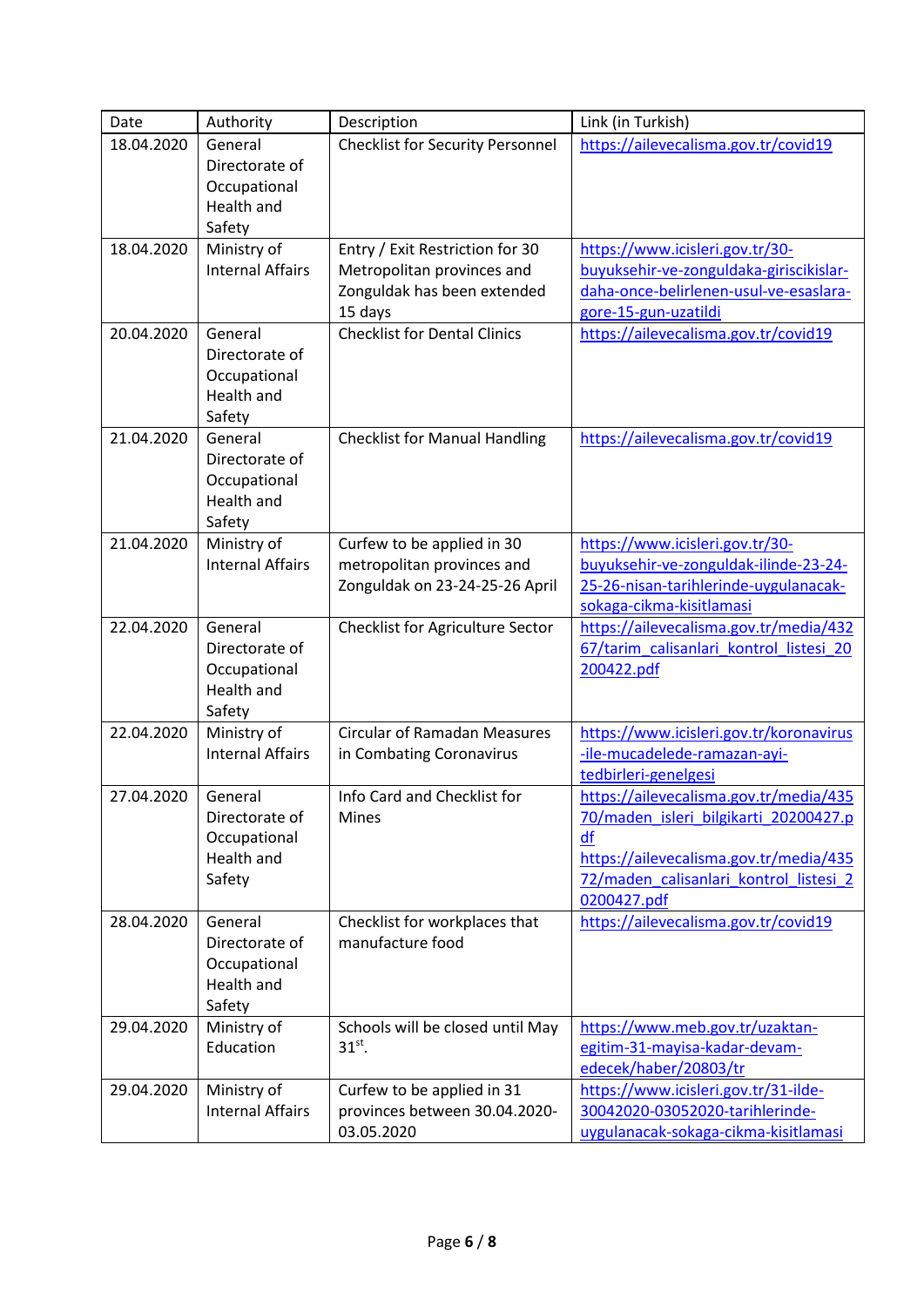| Date       | Authority                              | Description                                                       | Link (in Turkish)                                                     |
|------------|----------------------------------------|-------------------------------------------------------------------|-----------------------------------------------------------------------|
| 30.04.2020 | General                                | Info Card and Checklist for Main                                  | https://ailevecalisma.gov.tr/covid19                                  |
|            | Directorate of                         | <b>Metal Sector</b>                                               |                                                                       |
|            | Occupational                           |                                                                   |                                                                       |
|            | Health and                             |                                                                   |                                                                       |
|            | Safety                                 |                                                                   |                                                                       |
| 06.05.2020 | Ministry of                            | Precautions To Be Taken At                                        | https://covid19bilgi.saglik.gov.tr/depo/                              |
|            | Health                                 | Barbers, Hairdressers and                                         | toplumda-salgin-yonetimi/COVID19-                                     |
|            |                                        | <b>Beauty Saloons</b>                                             | BerberKuaforveGuzellikSalonlarindaAli                                 |
|            |                                        |                                                                   | nmasiGerekenOnlemler-06052020.pdf                                     |
| 06.05.2020 | Ministry of                            | Circular on Opening of Barbers /                                  | https://www.icisleri.gov.tr/berberguzel                               |
|            | <b>Internal Affairs</b>                | <b>Beauty Saloons / Hairdressers</b>                              | lik-salonukuaforlerin-acilmasi-genelgesi                              |
| 07.05.2020 | Ministry of                            | All citizens in 24 provinces with                                 | https://www.icisleri.gov.tr/24-ilde-                                  |
|            | <b>Internal Affairs</b>                | metropolitan status (including<br>Istanbul) and Zonguldak will be | 852020-saat-2400-ile-1052020-saat-<br>2400-arasinda-uygulanacak-olan- |
|            |                                        | banned to go out from 24:00 on                                    | sokaga-cikma-kisitlamasi                                              |
|            |                                        | 08.05.2020 to 24:00 on                                            |                                                                       |
|            |                                        | 10.05.2020.                                                       |                                                                       |
| 07.05.2020 | Ministry of                            | Circular on Exemption of                                          | https://www.icisleri.gov.tr/65-yas-ve-                                |
|            | <b>Internal Affairs</b>                | Restriction for People 65 and                                     | uzeri20-yas-altikronik-rahatsizligi-                                  |
|            |                                        | Over / Under 20 / Chronic                                         | bulunan-kisilerin-sokaga-cikma-                                       |
|            |                                        | <b>Disease</b>                                                    | kisitlamasi-istisnasi-genelgesi                                       |
| 08.05.2020 | Ministry of                            | Precautions To Be Taken at                                        | https://covid19bilgi.saglik.gov.tr/depo/                              |
|            | Health                                 | <b>Commercial Taxis and Taxi</b>                                  | toplumda-salgin-yonetimi/COVID19-                                     |
|            |                                        | <b>Stations</b>                                                   | KapsamindaTicariTaksilerveTaksiDurakl                                 |
|            |                                        |                                                                   | arindaAlinmasiGerekenOnlemler-                                        |
|            |                                        |                                                                   | 08052020.pdf                                                          |
| 08.05.2020 | Ministry of                            | Circular on Market Places for 81                                  | https://www.icisleri.gov.tr/81-ile-                                   |
|            | <b>Internal Affairs</b>                | provinces                                                         | pazar-yerleri-genelgesi                                               |
| 09.05.2020 | Ministry of                            | Precautions to be taken at                                        | https://covid19bilgi.saglik.gov.tr/depo/                              |
|            | Health                                 | <b>Workplaces in Shopping Malls</b>                               | toplumda-salgin-yonetimi/COVID19-                                     |
|            |                                        | and Shopping Malls                                                | AVMveAVMIc%C4%B1ndekiIsYerlerind                                      |
|            |                                        |                                                                   | eAlinacakOnlemler-09052020.pdf                                        |
| 09.05.2020 | Ministry of                            | Circular on Commercial Taxi                                       | https://www.icisleri.gov.tr/81-ile-ticari-                            |
|            | <b>Internal Affairs</b>                | Hygiene Measures for 81                                           | taksilere-iliskin-genelgesi                                           |
|            |                                        | provinces                                                         |                                                                       |
| 11.05.2020 | Ministry of<br><b>Internal Affairs</b> | <b>Circular on Shopping Malls</b>                                 | ?                                                                     |
| 12.05.2020 | Ministry of                            | A New Circular on City Entry-                                     | https://www.icisleri.gov.tr/81-il-                                    |
|            | <b>Internal Affairs</b>                | <b>Exit Measures (Restriction still</b>                           | valiligine-sehir-giris---cikis-tedbirleri-                            |
|            |                                        | valid for 15 provinces including                                  | konulu-yeni-bir-genelge                                               |
|            |                                        | <i>istanbul)</i>                                                  |                                                                       |
| 12.05.2020 | General                                | <b>Checklist for Shopping Malls</b>                               | https://ailevecalisma.gov.tr/covid19                                  |
|            | Directorate of                         |                                                                   |                                                                       |
|            | Occupational                           |                                                                   |                                                                       |
|            | Health and                             |                                                                   |                                                                       |
|            | Safety                                 |                                                                   |                                                                       |